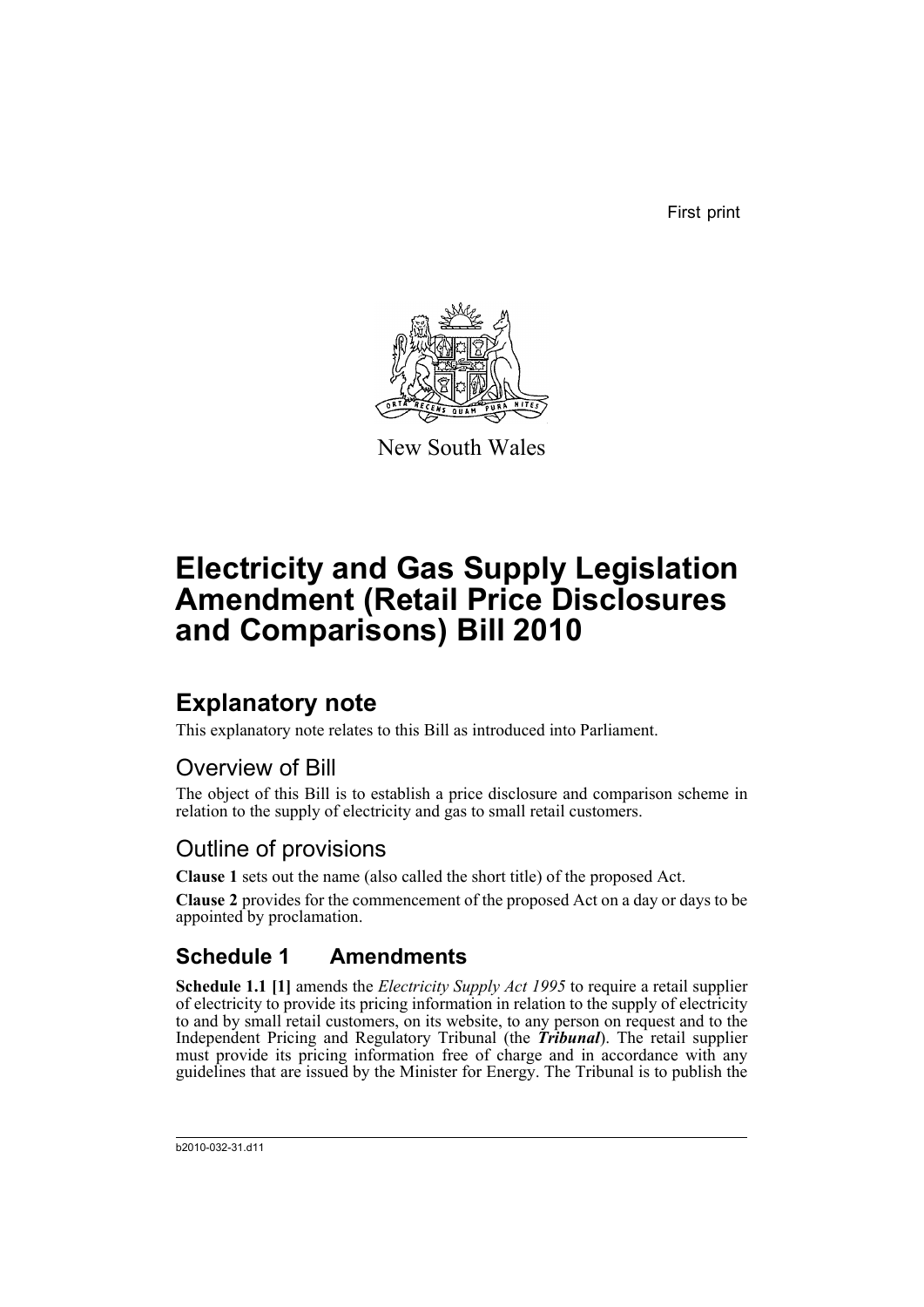Explanatory note

pricing information on its website in a form that enables small retail customers to meaningfully compare the tariffs and charges of different retail suppliers of electricity. A retail supplier of electricity is required to ensure that its pricing information is accurate and up to date and is also required to include a link on its website to the Tribunal's website. The Minister for Energy is to review the scheme as soon as possible after 1 July 2013 and a report on the outcome of the review is to be tabled in each House of Parliament before 1 July 2014. **Schedule 1.2 [1]** amends the *Gas Supply Act 1996* to impose similar requirements in relation to the disclosure of pricing information that relates to the supply of natural gas to small retail customers.

**Schedule 1.1 [2]** and **Schedule 1.2 [2]** enable regulations to be made under the *Electricity Supply Act 1995* and the *Gas Supply Act 1996* containing provisions of a savings or transitional nature consequent on the enactment of the proposed Act.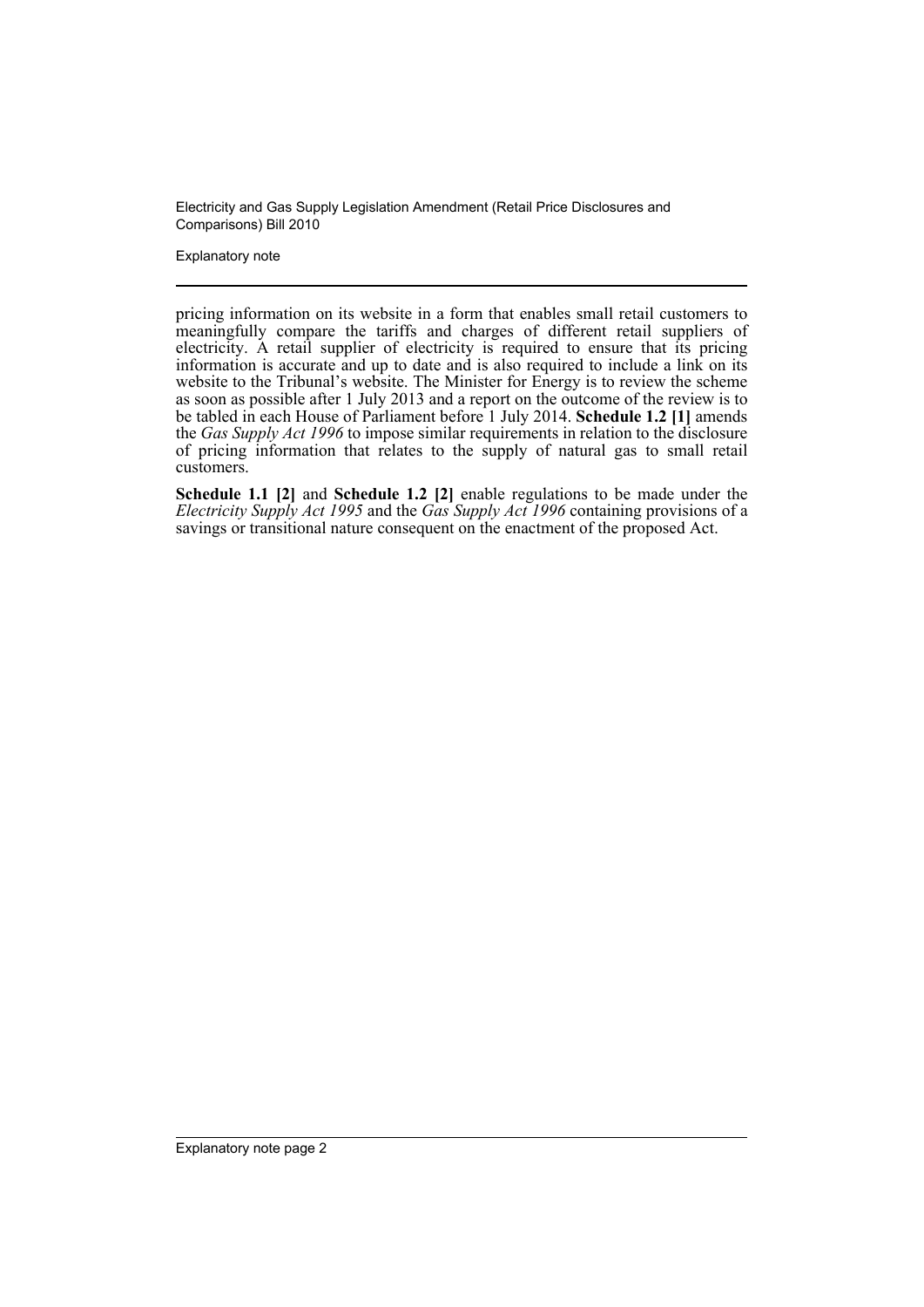First print



New South Wales

# **Electricity and Gas Supply Legislation Amendment (Retail Price Disclosures and Comparisons) Bill 2010**

## **Contents**

|                       | Page |
|-----------------------|------|
| 1 Name of Act         |      |
| 2 Commencement        |      |
| Schedule 1 Amendments |      |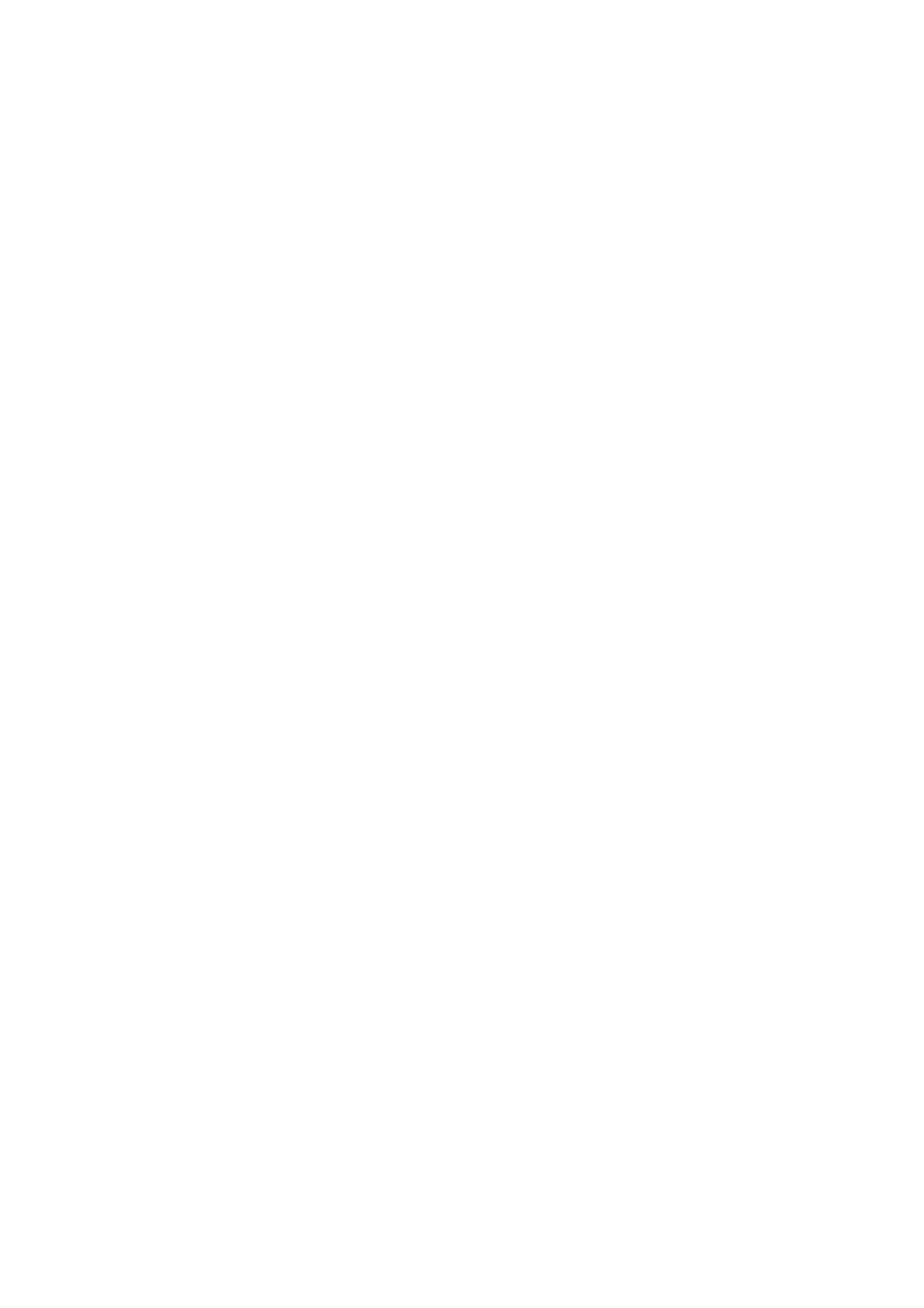

New South Wales

## **Electricity and Gas Supply Legislation Amendment (Retail Price Disclosures and Comparisons) Bill 2010**

No , 2010

#### **A Bill for**

An Act to amend the *Electricity Supply Act 1995* and the *Gas Supply Act 1996* with respect to the provision and publication of retail pricing information for electricity and gas.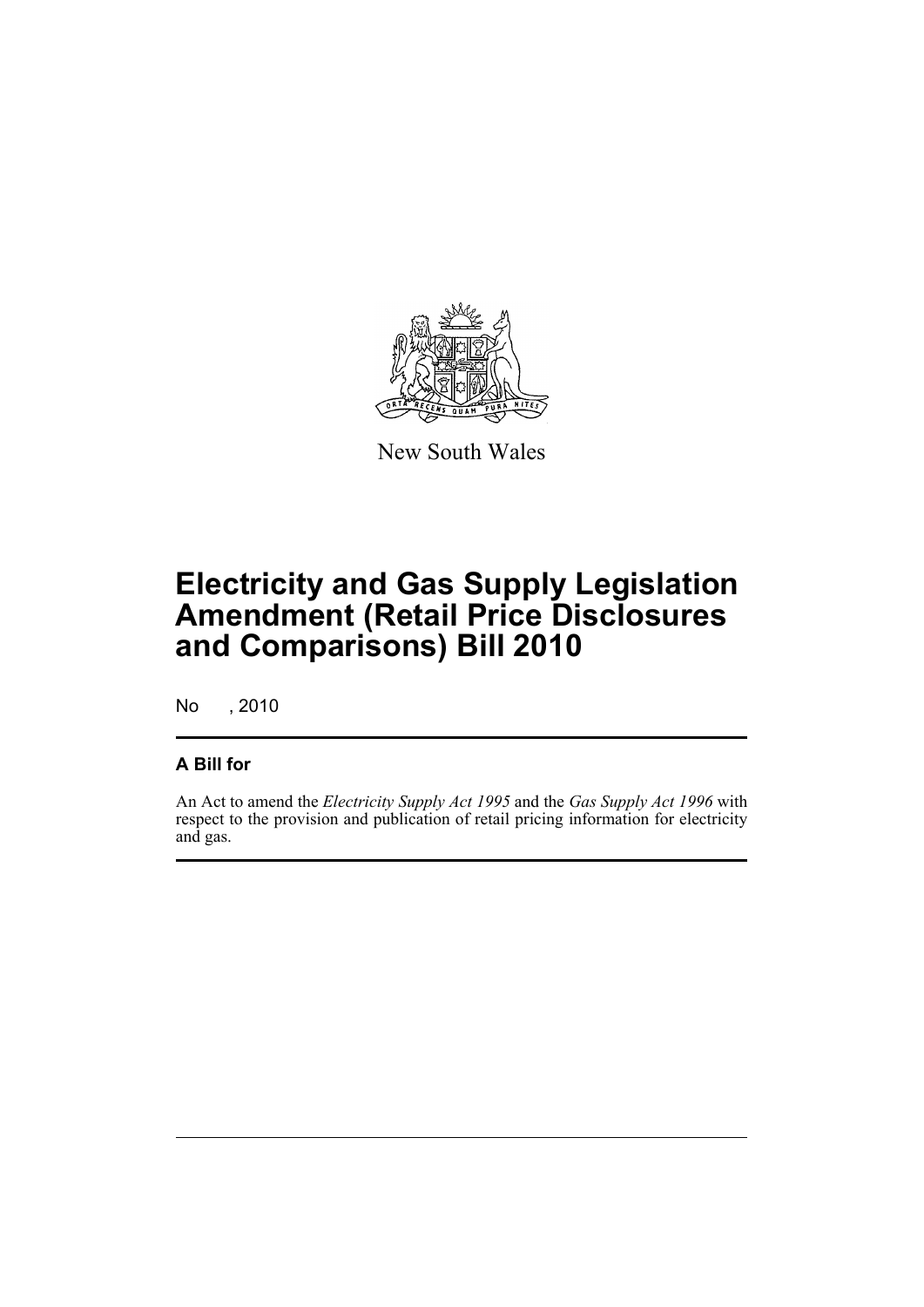<span id="page-5-1"></span><span id="page-5-0"></span>

| The Legislature of New South Wales enacts: |                                                                                                                                 | 1      |
|--------------------------------------------|---------------------------------------------------------------------------------------------------------------------------------|--------|
|                                            | Name of Act                                                                                                                     |        |
|                                            | This Act is the <i>Electricity and Gas Supply Legislation Amendment</i><br>(Retail Price Disclosures and Comparisons) Act 2010. | 3<br>4 |
|                                            | Commencement                                                                                                                    |        |
|                                            | This Act commences on a day or days to be appointed by proclamation.                                                            | 6      |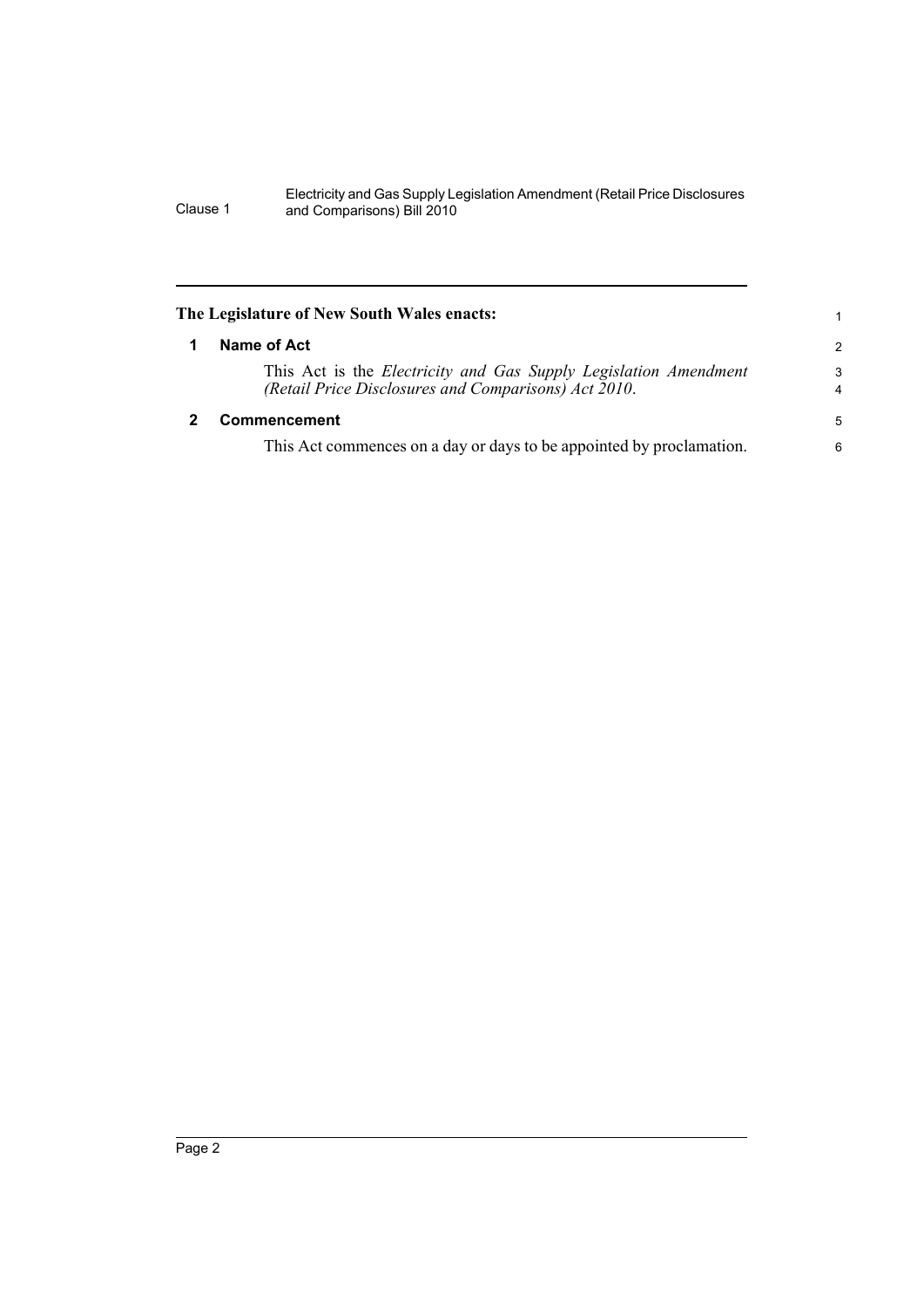Amendments Schedule 1

<span id="page-6-0"></span>

|     | <b>Schedule 1</b>         |     | <b>Amendments</b>                                                                                                                                                                                                                                                                                                                                                                                                      | $\mathbf{1}$                     |  |
|-----|---------------------------|-----|------------------------------------------------------------------------------------------------------------------------------------------------------------------------------------------------------------------------------------------------------------------------------------------------------------------------------------------------------------------------------------------------------------------------|----------------------------------|--|
| 1.1 |                           |     | <b>Electricity Supply Act 1995 No 94</b>                                                                                                                                                                                                                                                                                                                                                                               | 2                                |  |
| [1] | <b>Section 181A</b>       |     |                                                                                                                                                                                                                                                                                                                                                                                                                        |                                  |  |
|     | Insert after section 181: |     |                                                                                                                                                                                                                                                                                                                                                                                                                        |                                  |  |
|     | <b>181A</b>               |     | Retail price disclosure and comparison                                                                                                                                                                                                                                                                                                                                                                                 | 5                                |  |
|     |                           | (1) | It is a condition of a retail supplier's licence that the retail                                                                                                                                                                                                                                                                                                                                                       | 6                                |  |
|     |                           |     | supplier must provide its pricing information in relation to the<br>supply of electricity to and by small retail customers:                                                                                                                                                                                                                                                                                            | 7<br>8                           |  |
|     |                           |     | at a readily accessible location on its website, and<br>(a)                                                                                                                                                                                                                                                                                                                                                            | 9                                |  |
|     |                           |     | (b)<br>to any person on request, and                                                                                                                                                                                                                                                                                                                                                                                   | 10                               |  |
|     |                           |     | to the Tribunal.<br>(c)                                                                                                                                                                                                                                                                                                                                                                                                | 11                               |  |
|     |                           | (2) | The Minister may issue guidelines relating to the kind of pricing<br>information to be provided and the time at which and the manner<br>and form in which that pricing information is to be provided. It is<br>a condition of a retail supplier's licence that the retail supplier<br>must provide its pricing information in accordance with any such<br>guidelines that the Minister issues to it from time to time. | 12<br>13<br>14<br>15<br>16<br>17 |  |
|     |                           | (3) | The Tribunal is to publish the pricing information, in a form that<br>enables small retail customers to meaningfully compare the<br>tariffs and charges of retail suppliers, on its website and in any<br>other manner as it sees fit.                                                                                                                                                                                 | 18<br>19<br>20<br>21             |  |
|     |                           | (4) | It is a condition of a retail supplier's licence that the retail<br>supplier, when providing pricing information, must ensure that:                                                                                                                                                                                                                                                                                    | 22<br>23                         |  |
|     |                           |     | (a)<br>the information is accurate and up to date, and                                                                                                                                                                                                                                                                                                                                                                 | 24                               |  |
|     |                           |     | the information is provided free of charge, and<br>(b)                                                                                                                                                                                                                                                                                                                                                                 | 25                               |  |
|     |                           |     | the information provided on its website includes a clearly<br>(c)<br>marked link to the Tribunal's website, or if the Tribunal<br>directs that the link be to a specified part of the Tribunal's<br>website, to that specified part.                                                                                                                                                                                   | 26<br>27<br>28<br>29             |  |
|     |                           | (5) | The Minister is to review this section as soon as possible after<br>1 July 2013 to determine whether its policy objectives remain<br>valid and whether its terms remain appropriate for securing those<br>objectives. A report on the outcome of the review is to be tabled<br>in each House of Parliament before 1 July 2014.                                                                                         | 30<br>31<br>32<br>33<br>34       |  |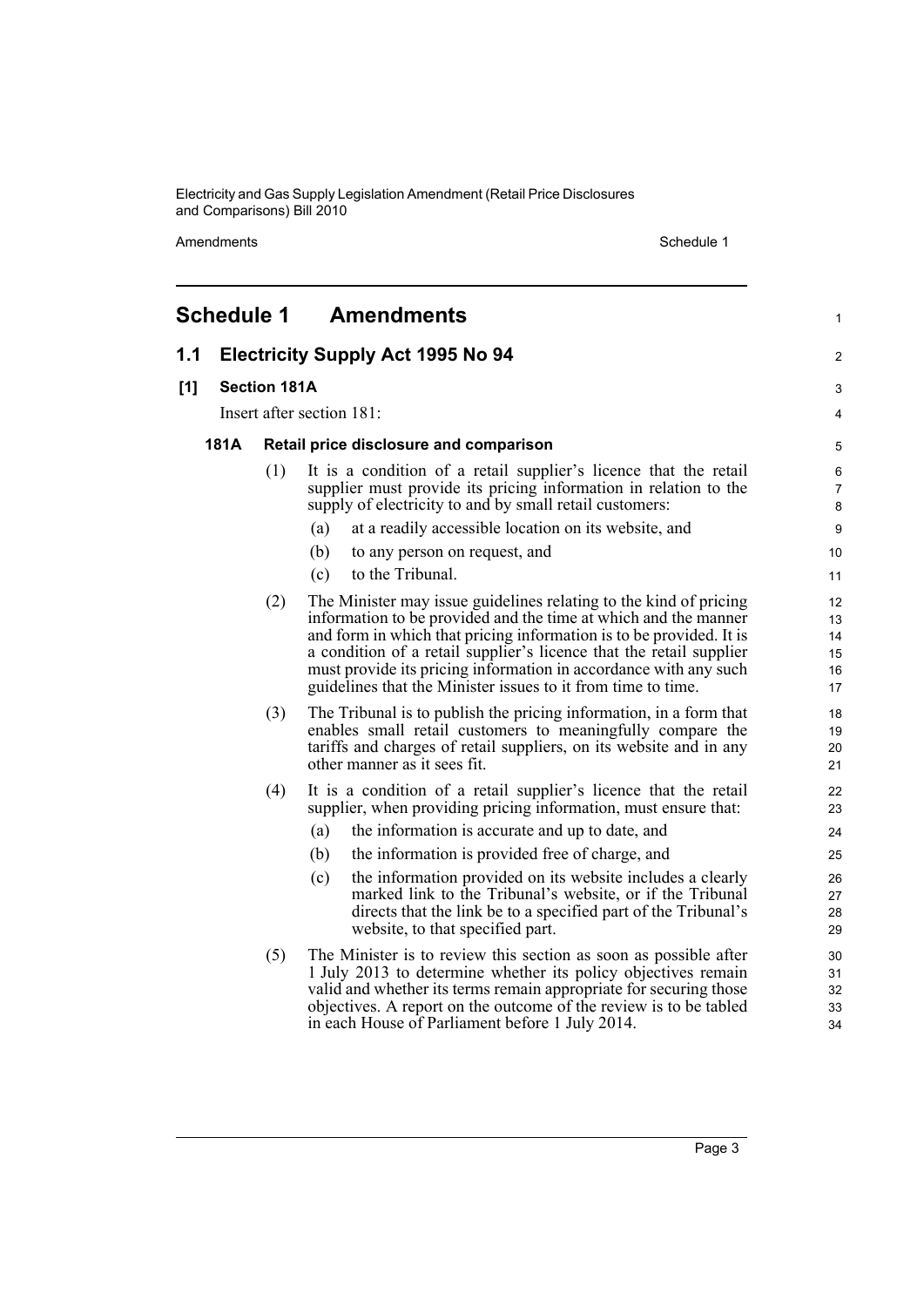Schedule 1 Amendments

|     |     | (6)                | In this section:<br><i>pricing information</i> means information of a kind (including, but<br>is not limited to, any tariff, charge, fee, benefit, credit, discount,<br>rebate, premium, term or condition) specified in the guidelines<br>issued by the Minister under this section.                                                                                                                          | 1<br>$\overline{c}$<br>3<br>$\overline{\mathbf{4}}$<br>5 |
|-----|-----|--------------------|----------------------------------------------------------------------------------------------------------------------------------------------------------------------------------------------------------------------------------------------------------------------------------------------------------------------------------------------------------------------------------------------------------------|----------------------------------------------------------|
| [2] |     |                    | Schedule 6 Savings, transitional and other provisions                                                                                                                                                                                                                                                                                                                                                          | 6                                                        |
|     |     |                    | Insert at the end of clause $1(1)$ :                                                                                                                                                                                                                                                                                                                                                                           | 7                                                        |
|     |     |                    | Electricity and Gas Supply Legislation Amendment (Retail Price<br>Disclosures and Comparisons) Act 2010, but only to the extent<br>that it amends this Act                                                                                                                                                                                                                                                     | 8<br>9<br>10                                             |
| 1.2 |     |                    | Gas Supply Act 1996 No 38                                                                                                                                                                                                                                                                                                                                                                                      | 11                                                       |
| [1] |     | <b>Section 76A</b> |                                                                                                                                                                                                                                                                                                                                                                                                                | $12 \overline{ }$                                        |
|     |     |                    | Insert before section 76:                                                                                                                                                                                                                                                                                                                                                                                      | 13                                                       |
|     | 76A |                    | Retail price disclosure and comparison                                                                                                                                                                                                                                                                                                                                                                         | 14                                                       |
|     |     | (1)                | It is a condition of a supplier's authorisation that the supplier<br>must provide its pricing information in relation to the supply of<br>natural gas to small retail customers:                                                                                                                                                                                                                               | 15<br>16<br>17                                           |
|     |     |                    | at a readily accessible location on its website, and<br>(a)                                                                                                                                                                                                                                                                                                                                                    | 18                                                       |
|     |     |                    | to any person on request, and<br>(b)                                                                                                                                                                                                                                                                                                                                                                           | 19                                                       |
|     |     |                    | to the Tribunal.<br>(c)                                                                                                                                                                                                                                                                                                                                                                                        | 20                                                       |
|     |     | (2)                | The Minister may issue guidelines relating to the kind of pricing<br>information to be provided and the time at which and the manner<br>and form in which that pricing information is to be provided. It is<br>a condition of a supplier's authorisation that the supplier must<br>provide its pricing information in accordance with any such<br>guidelines that the Minister issues to it from time to time. | 21<br>22<br>23<br>24<br>25<br>26                         |
|     |     | (3)                | The Tribunal is to publish the pricing information, in a form that<br>enables small retail customers to meaningfully compare the<br>tariffs and charges of suppliers, on its website and in any other<br>manner as it sees fit.                                                                                                                                                                                | 27<br>28<br>29<br>30                                     |
|     |     | (4)                | It is a condition of a supplier's authorisation that the supplier,<br>when providing pricing information, must ensure that:                                                                                                                                                                                                                                                                                    | 31<br>32                                                 |
|     |     |                    | the information is accurate and up to date, and<br>(a)                                                                                                                                                                                                                                                                                                                                                         | 33                                                       |
|     |     |                    | (b)<br>the information is provided free of charge, and                                                                                                                                                                                                                                                                                                                                                         | 34                                                       |
|     |     |                    | the information provided on its website includes a clearly<br>(c)<br>marked link to the Tribunal's website, or if the Tribunal                                                                                                                                                                                                                                                                                 | 35<br>36                                                 |